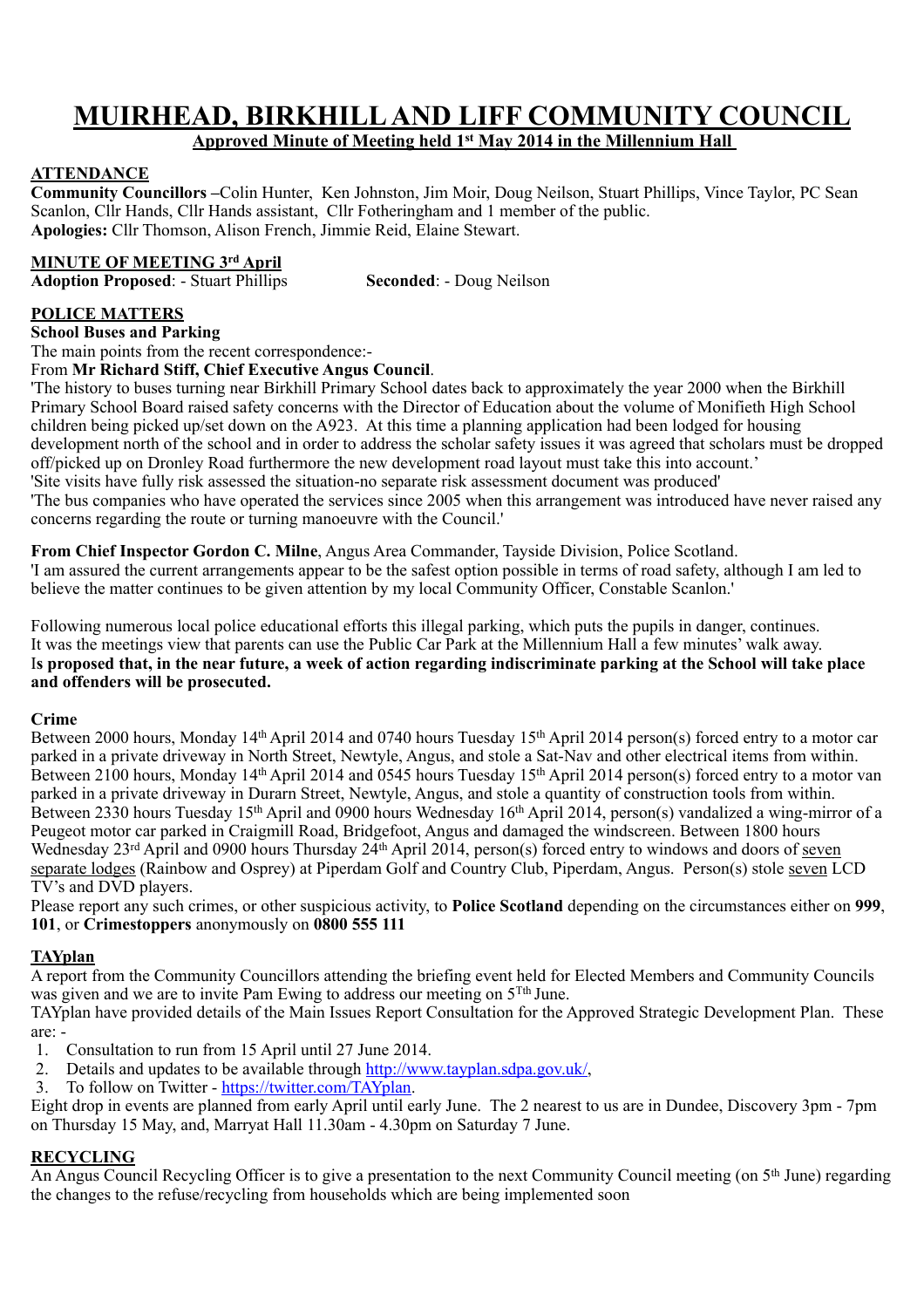#### **ANGUS DEVELOPMENT PLAN**

At their meeting of 4 March 2014 the Development and Enterprise Committee approved the fifth annual review and roll forward of the Angus Development Plan Scheme (DPS). The purpose of the Development Plan Scheme is to set out the broad programme for preparing and reviewing the Local Development Plan for Angus and what is likely to be involved at each stage. In addition the Angus Development Plan Scheme (Revised March 2014) will be available for reference, free of charge, during normal working hours at all Public Libraries and ACCESS Offices in Angus and Planning Reception, County [Buildings, Forfar. Alternatively the document can be viewed on the Council's internet page at www.angus.gov.uk/](http://www.angus.gov.uk/localdevelopmentplan/) localdevelopmentplan/ Residents are asked to review and respond.

#### **FOWLIS VILLAGE GREEN**

An on-site meeting with Vivien Smith, Head of Planning and Place, Angus Council, is to be requested with an invitation to attend going to local councillors and community councillors

Members reserved the right to make representation to the Angus Council Communities Committee thereafter, if need be.

#### **SUPERFAST BROADBAND**

Distribution of Leaflets is being arranged. We need as many people as possible to register their interest if we are to get better speeds

#### **PROPOSED 20 MPH ROAD SPEED LIMIT OSPEY ROAD**

We are to find out if this decision (No action) can be appealed

#### **TRANSPORT**

Sub Group Meeting took place on 29<sup>th</sup> April in Auchterhouse. Changes in the schedules of the number  $30$ ,  $31 \& 51$  Buses are to take place Pavements, where none exist, are to be the main focus of the next meeting on  $26/08/2014$ . Proposals are expected. Buses for after school activities are being worked on

#### **PARKS**

Meeting regards reseeding took place

#### **ROADS**

#### **A923**

Pavement works continue and the Carriageway works are out to tender

#### **Grass Verge outside Millennium Hall/Bowling Club –**

We believe that the grass Seed has now been planted however it does not look as if the weeds have been cleared and enough seed put in

#### **CORE PATHS**

Sidlaw Paths Network Steering Group wish to avoid duplication therefore a breakdown of the £47,000 works is required

#### **FINANCE**

Finances are in order and healthy - Our Insurance renewal will be £94-87

#### **PLANNING**

1 Planning application received

#### **COMMUNICATION**

Website - The website is currently suspended but will be operational as soon as possible Face book - Face book is operational

#### **CORRESPONDENCE**

Letter received re Bi Annual Meeting on 18<sup>th</sup> June Email received re Volunteers for Angus Games Experience Letter received re Scottish Rural Parliament Letter received re Launch of GoSHARE Letter received re Proposed change of use of land Strathmartine Community Council minutes received

#### **A O C B**

Angus Health & Social care Integration – Feedback Online still available New Titles for Angus Council departments introduced Access line to be phoned regarding Slabs at the Pedestrian Crossing being loose